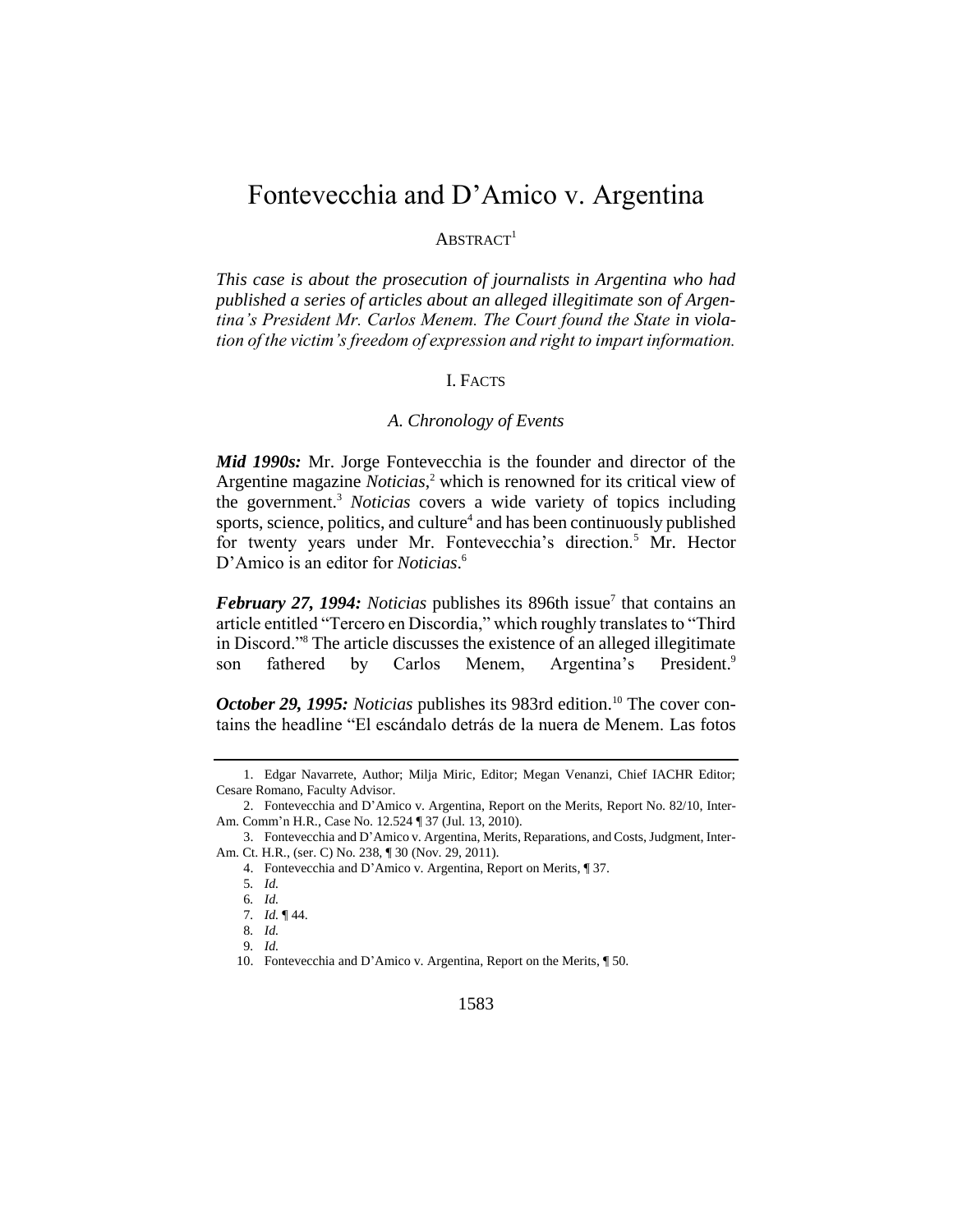secretas de Amelia Pineda," which roughly translates to "The scandal behind the Menem's sister-in-law. The secret photographs of Amelia Pineda."<sup>11</sup>

*November 5, 1995: Noticias* publishes its 984th issue.<sup>12</sup> The magazine contains an article titled "Zulema Yoma [Mr. Menem's ex-wife]. Un golpe al corazón. Jaqueada por los parentescos del poder, no lograr salir del estado depresivo en que la sumio la muerte de su hijo", which in English roughly translates to "Zulema Yoma. A Blow to the Heart. Hacked by Relationships of Power, [Yoma] Cannot Get Out of the Depression Regarding the Death of Her Son."<sup>13</sup> The article discusses the existence of an illegitimate son Mr. Menem had with a provincial representative, Martha Meza, while still being married to Ms. Yoma.<sup>14</sup> The article details Mr. Menem's relationship with his illegitimate son, including bestowing lavish gifts upon the child and providing substantial economic support to Ms. Meza.<sup>15</sup> The article also reveals details of a complaint filed by Ms. Meza for the theft of jewelry valued at \$230,000, allegedly gifted to her by Mr. Menem.<sup>16</sup>

The article also depicts a tense encounter in 1994 between Ms. Meza and Ms. Yoma, Mr. Menem's wife at the time.<sup>17</sup> Mr. Menem and Ms. Meza's son, Carlos Nair, is also present during this encounter.<sup>18</sup> The article describes "visceral hatred" between Ms. Meza and Ms. Yoma.<sup>19</sup> The article reports that Mr. Menem's continued contact with Ms. Meza and Carlos caused a strain on the marriage, eventually culminating in their divorce.<sup>20</sup> Finally, the article includes a photograph in which Mr. Menem, Ms. Meza, and their son Carlos appear together, captioned "ALBUM FAMILIAR", which means Family Album.<sup>21</sup>

*November 12, 1995: Noticias* publishes its 985th issue.<sup>22</sup> The front page contains the heading "La otra familia de Menem. Como el presidente conoció a la diputada Martha Meza, tuvieron un hijo, Carlos Nair, y la relación se convirtió en una cuestión de Estado" which roughly translates to

<sup>11</sup>*. Id.* 

<sup>12</sup>*. Id.* ¶ 51.

<sup>13.</sup> *Id.* ¶¶ 32, 51.

<sup>14.</sup> *Id*. ¶¶ 32, 52. 15. *Id*. ¶ 52.

<sup>16</sup>*.* Fontevecchia and D'Amico v. Argentina, Report on Merits, ¶ 53.

<sup>17</sup>*. Id.* 

<sup>18</sup>*. Id.* 

<sup>19</sup>*. Id.* 

<sup>20</sup>*. Id.* ¶ 54.

<sup>21.</sup> *Id*. ¶ 55.

<sup>22</sup>*.* Fontevecchia and D'Amico v. Argentina, Report on Merits, ¶ 56.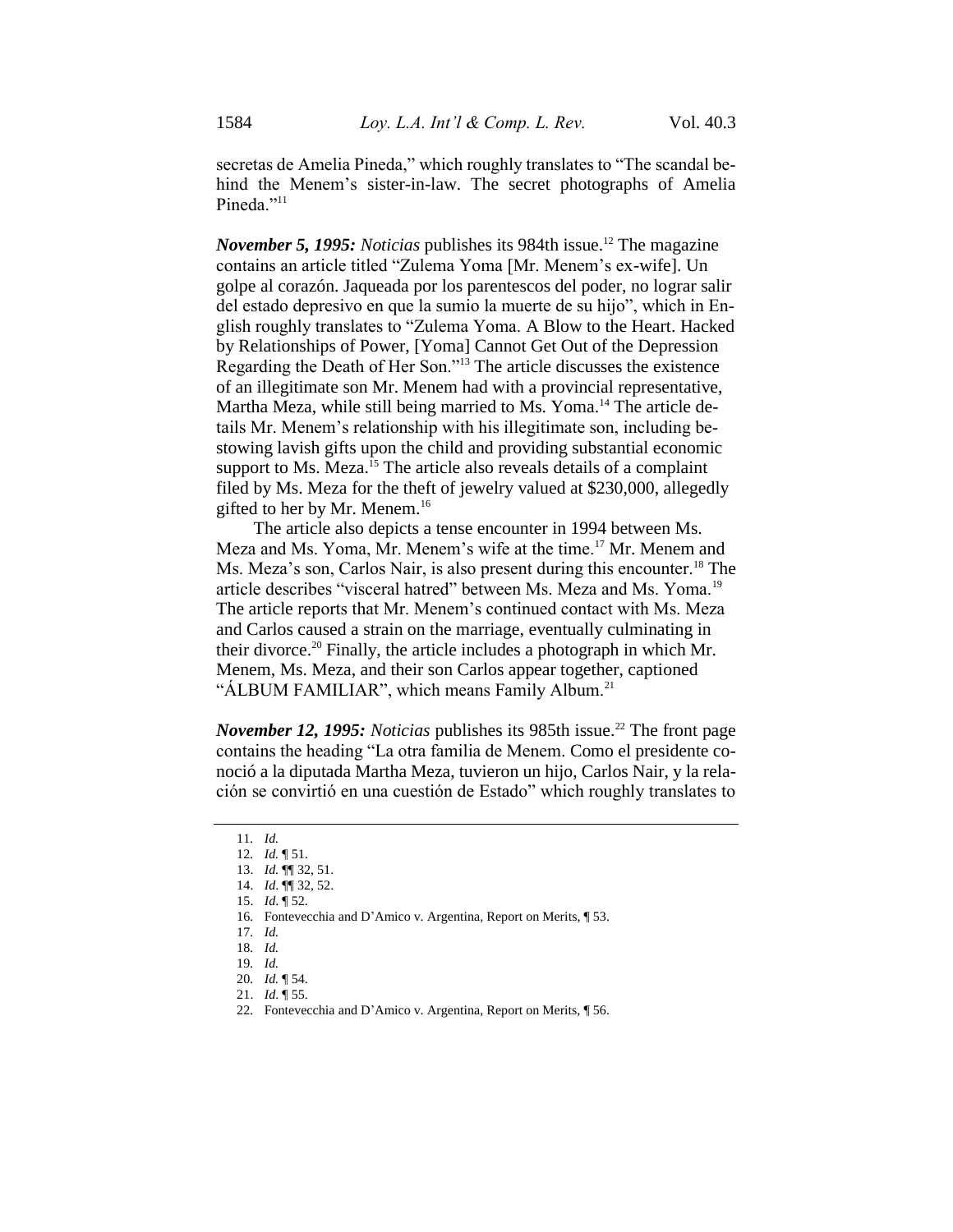"Menem's Other Family. How the President Met the Representative Martha Meza, had a Son, Carlos Nair, and the Relationship Became a Matter of State."<sup>23</sup> The article further details Menem's involvement in Carlo's life, including his attempt to use his presidential power to protect Carlos from kidnappers and an agreement with Ms. Meza to establish a trust fund for Carlos.<sup>24</sup>

The article explains how Mr. Menem met Ms. Meza in March of 1981 during his confinement in Las Lomitas, the town were Ms. Meza lived at the time, and that in November of that same year, Carlos was born.<sup>25</sup> The article elaborates how Mr. Menem's "second family" contributed to the dissolution of his marriage to Ms. Yoma in  $1994.^{26}$ 

The same article also contains four separate photographs, each containing images of Mr. Menem and his alleged son, Carlos, socializing.<sup>27</sup> This includes images of family outings and images of Carlos and Mr. Menem at the presidential residence at Olivos and Chapadmalal.<sup>28</sup>

*Late 1995:* While serving his second term as president of Argentina, Mr. Menem sues Mr. Fontevecchia, Mr. D'Amico, and *Noticias*'s parent company, Editorial Perfil, for moral damages caused by the alleged violation of privacy resulting from their publications.<sup>29</sup> The complaint requests that the accused parties pay 1,500,000 Argentine pesos (approximately  $$98,723.18$  USD) plus interest.<sup>30</sup> The complaint also asks that the defendants render a copy of the judgment to the public. $31$ 

*July 10, 1997:* The judge in the court of first instance rejects Mr. Menem's complaint. $32$ 

*March 11, 1998:* The ruling of the court of first instance is appealed, and the National Chamber of Civil Appeals of the Federal Capital reverses the court of first instance's decision and reaffirms the complaint against Mr. Fontevecchia and Mr. D'Amico.<sup>33</sup> Mr. Fontevecchia and Mr.

<sup>23</sup>*. Id*; Fontevecchia and D'Amico v. Argentina, Merits, Reparations, and Costs, ¶ 34.

<sup>24.</sup> Fontevecchia and D'Amico v. Argentina, Report on Merits ¶ 57.

<sup>25</sup>*. Id.* ¶ 58.

<sup>26</sup>*. Id.*

<sup>27</sup>*. Id.* ¶ 60.

<sup>28.</sup> *Id*.; Fontevecchia and D'Amico v. Argentina, Merits, Reparations, and Costs, ¶ 36.

<sup>29.</sup> Fontevecchia and D'Amico v. Argentina, Merits, Reparations, and Costs, ¶ 37.

<sup>30.</sup> Fontevecchia and D'Amico v. Argentina, Report on Merits ¶ 61. Conversion calculated at www.xe.com.

<sup>31.</sup> Fontevecchia and D'Amico v. Argentina, Merits, Reparations, and Costs, ¶ 37.

<sup>32</sup>*. Id*. ¶ 38.

<sup>33</sup>*. Id.*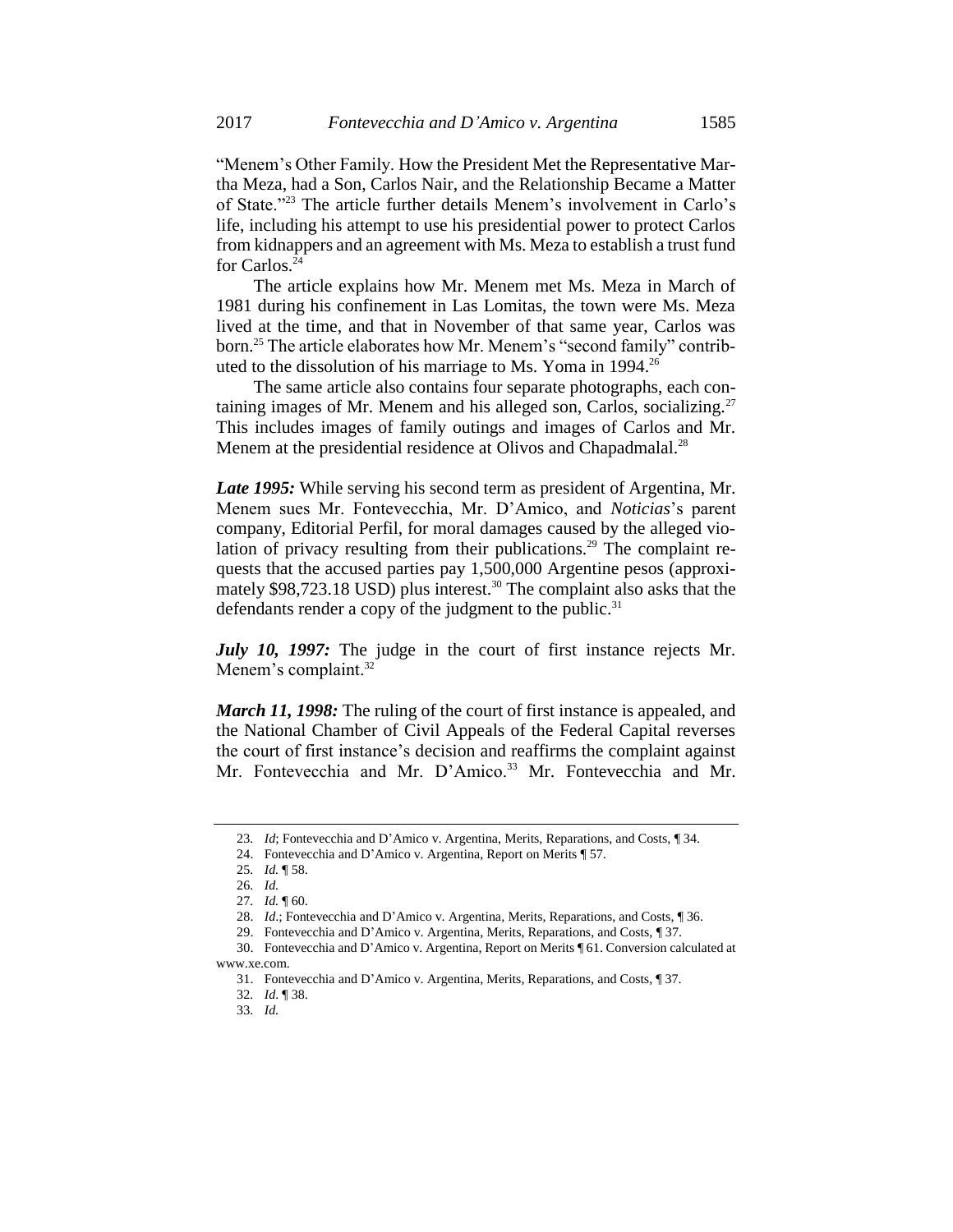D'Amico are ordered to pay Mr. Menem 150,000 Argentine pesos (approximately \$9,872.32 USD) with interest for having violated his right to privacy.<sup>34</sup> Furthermore, Mr. Fontevecchia and Mr. D'Amico are required to pay for the publication of the judgment.<sup>35</sup>

*April 1, 1998:* Mr. Fontevecchia and Mr. D'Amico file an extraordinary appeal with the Supreme Court to challenge the court of appeal's ruling.<sup>36</sup>

*September 25, 2001:* The Supreme Court recognizes the majority of the Court of Appeal's ruling but reduces the damages to 60,000 Argentine pesos (approximately \$3,948.93 USD).<sup>37</sup> The Supreme Court states it did not dispute the veracity of the information disseminated, but rather finds controversy in the private nature of the information published by Mr. Fontevecchia and Mr. D'Amico.<sup>38</sup>

*December 11, 2001:* An economic seizure upon Mr. Fontevecchia, Mr. D'Amico, and the Editorial Perfil's revenue is approved by the court.<sup>39</sup>

*February 26, 2002:* The execution of the judgment is initiated against Mr. D'Amico. $40$ 

*March 4, 2002:* A representative for the *Noticias* requests that the economic seizure placed on the publication be lifted. $41$ 

*October 22, 2003:* A civil court orders Mr. D'Amico pay the full amount plus interest.<sup>42</sup>

*February 18, 2004:* The same court sends a letter to Mr. D'Amico's place of work, and orders the "repossession of assets and/or any sum that for any reason [Mr.] D'Amico received monthly" to pay the sum of \$108,514 USD.<sup>43</sup> This repossession of funds continues from March 2004 until November 2005.<sup>44</sup>

<sup>34</sup>*. Id.* 

<sup>35</sup>*. Id*. Conversion calculated at www.xe.com.

<sup>36.</sup> Fontevecchia and D'Amico v. Argentina, Report on Merits ¶ 68.

<sup>37.</sup> Fontevecchia and D'Amico v. Argentina, Merits, Reparations, and Costs, ¶ 39. Conversion calculated at www.xe.com.

<sup>38</sup>*. Id.* 

<sup>39.</sup> Fontevecchia and D'Amico v. Argentina, Report on Merits, ¶ 73.

<sup>40.</sup> Fontevecchia and D'Amico v. Argentina, Merits, Reparations, and Costs, ¶ 40.

<sup>41.</sup> Fontevecchia and D'Amico v. Argentina, Report on Merits, ¶ 75.

<sup>42.</sup> Fontevecchia and D'Amico v. Argentina, Merits, Reparations, and Costs, ¶ 40.

<sup>43</sup>*. Id.* 

<sup>44</sup>*. Id.*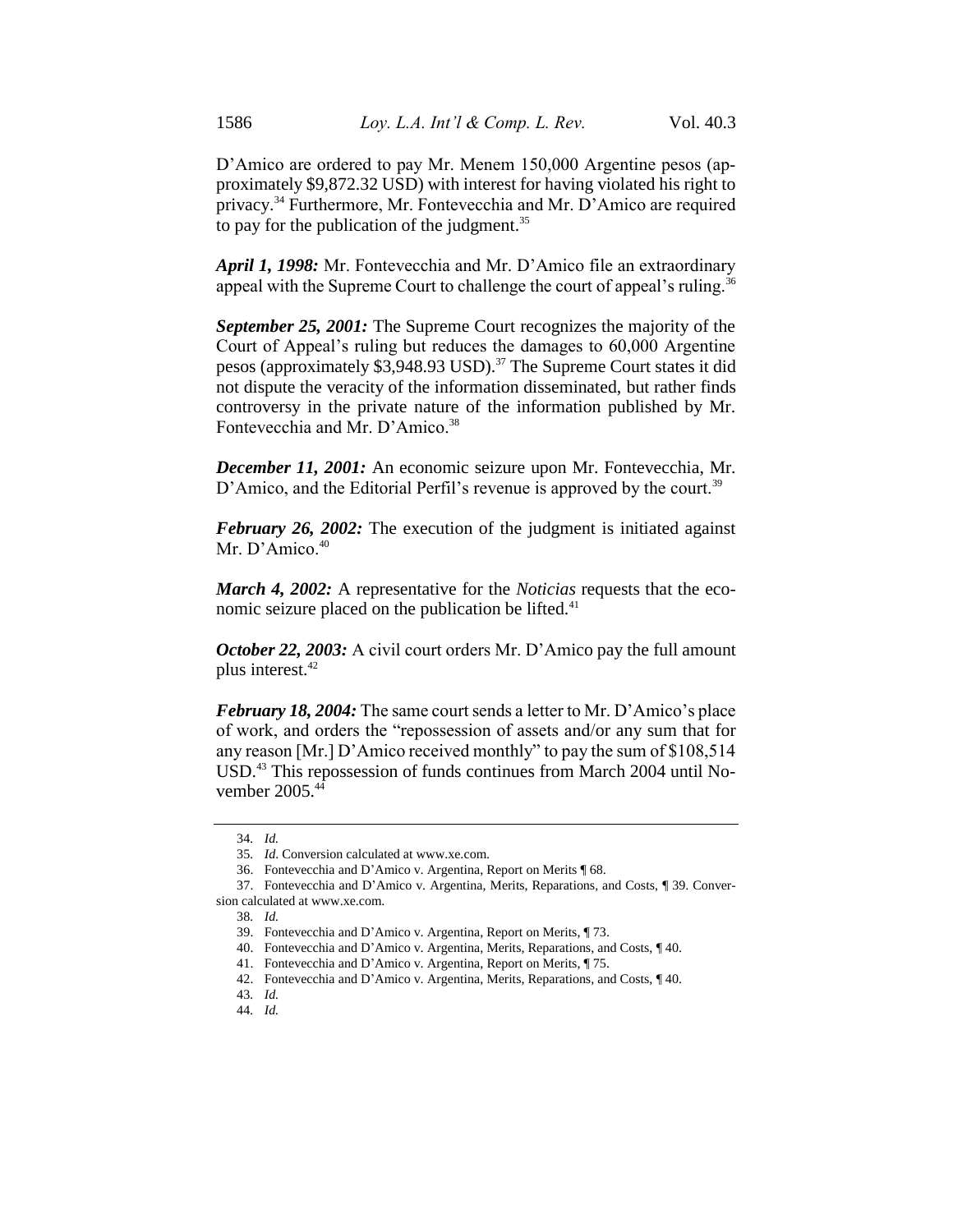*September 5, 2006:* As a result of a petition filed by Mr. Menem's counsel, the National Court of First Instance (*Juzgado Nacional de Primera Instancia*) implemented a new settlement.<sup>46</sup>

### *B. Other Relevant Facts*

In the 1990s, the press plays a crucial role in Argentina's fledgling democratic government by safeguarding civil liberties and decrying corruption and inequality.<sup>47</sup> However, this is met with push back from the government, and journalists face threats and assaults if they critically discuss the government and controversial issues in their articles.<sup>48</sup> Over the course of Mr. Menem's presidency, Argentine journalists face a constant barrage of harassment and physical attacks at the hands of the State and its cronies.<sup>49</sup> In the months leading up to the 1993 elections, for example, attacks and threats on journalists increase sharply.<sup>50</sup> Although authorities denounce the assaults, and President Menem issues statements deploring them, little if anything is done to prevent further attacks and provide justice for victims.<sup>51</sup> President Menem at one point dismisses attacks on journalists as being "occupational hazard[s]."<sup>52</sup>

In 1997, a photographer by the name José Luis Cabezas is brutally beaten, burned alive, and then his body is dumped in a river.<sup>53</sup> In response to Mr. Cabezas' murder and other attacks inflicted on journalists, Argentinian citizens and journalists take to the streets and demand that the State

<sup>45.</sup> Fontevecchia and D'Amico v. Argentina, Report on Merits, ¶ 77.

<sup>46</sup>*. Id.* ¶ 79.

<sup>47</sup>*. Attacks on the Press 1996—Argentina*, UNCHR, http://www.unhcr.org/refworld/docid/47c564f5c.html (last visited Jan. 25, 2017).

<sup>48</sup>*. Argentine Informer Attacked*, Chicago Tribune (Sept. 14, 1997), http://articles.chicagotribune.com/1997-09-14/news/9709140298\_1\_president-carlos-saul-menem-adolfo-franciscoscilingo-journalists.

<sup>49</sup>*. A Dangerous Profession: Physical Attacks, Death Threats and Harassment of Journalists in Argentina*, Amnesty International (Jan. 1, 1994) https://www.amnesty.org/download/Documents/184000/amr130021994en.pdf.

<sup>50</sup>*. Id.* 

<sup>51</sup>*. Id*.

<sup>52</sup>*. Id.*

<sup>53</sup>*. Argentina, Attacks 1997*, Committee to Protect Journalists, www.cpj.org/attacks97/americas/argentina.html (last visited Jan. 25, 2017).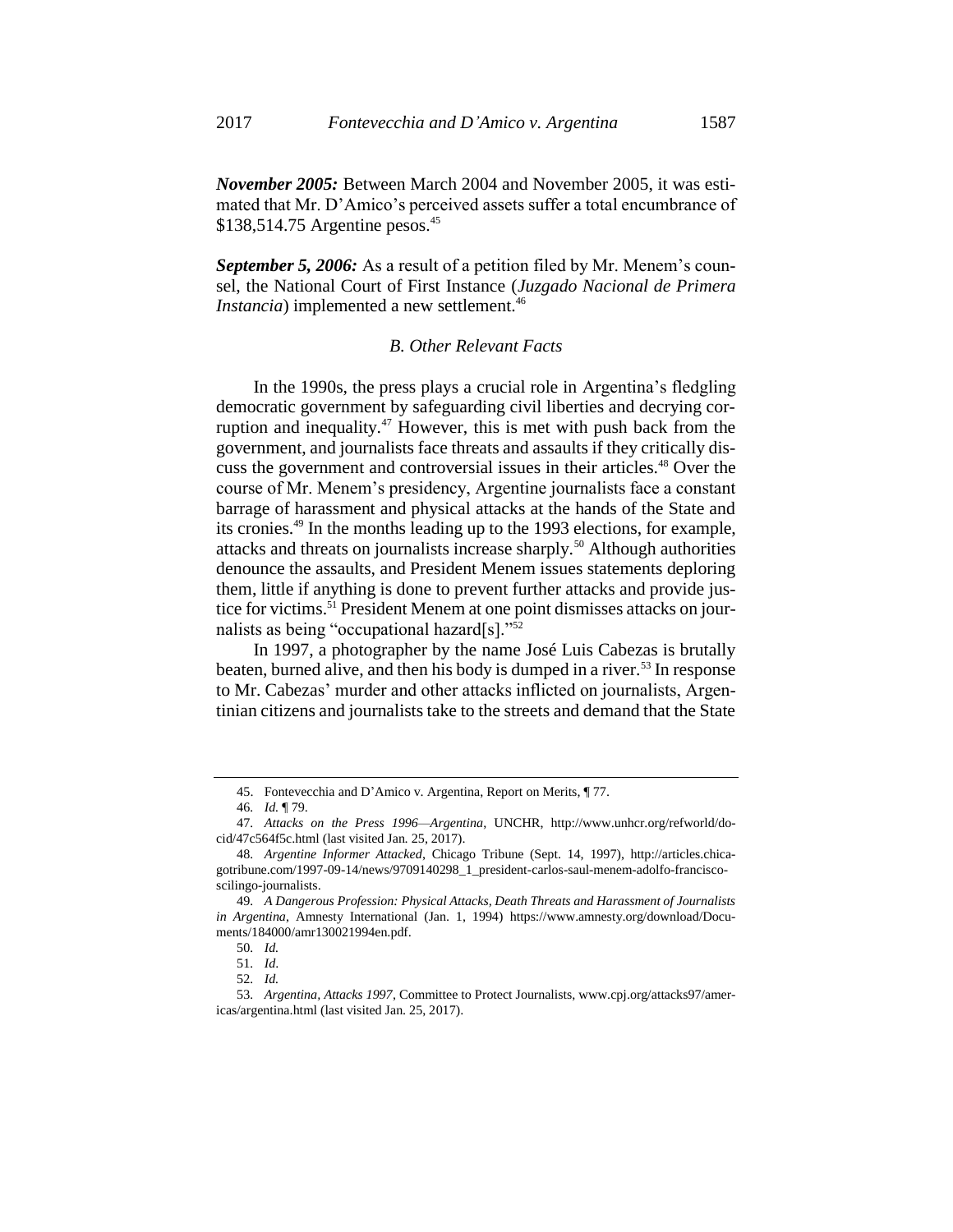conduct investigations into the attacks.<sup>54</sup> Instead of investigating the attacks, the State responds with a flurry of libel suits against journalists in an attempt to silence the press.<sup>55</sup> By 1997, there are 880 reported incidents of journalists being physically threatened or attacked since Mr. Menem had assumed power.<sup>56</sup>

#### II. PROCEDURAL HISTORY

#### *A. Before the Commission*

*November 15, 2001:* The Inter-American Commission on Human Rights ("the Commission") receives a petition filed on behalf of Mr. Fontevecchia, Mr. D'Amico, and the Association of Journalists (*Asociación Periodistas*).<sup>57</sup>

The petition alleges Argentina violated Article 8 (Right to a Fair Trial) and Article 13 (Right of Thought and Expression) in relation to Articles 1(1) (Obligation of Non-Discrimination) and 2 (Give Domestic Legal Effect to Rights) of the American Convention.<sup>58</sup>

The Commission notes that Argentina has been a party to the Convention since September 5, 1984 and therefore the petitioners (i.e. Mr. Fontevecchia, Mr. D'Amico, and the Association of Journalists) have standing to file their petition.<sup>59</sup> The petitioners request the Commission enter a precautionary measure to suspend the execution of the judgment delivered by the Supreme Court on September 25,  $2001.^{60}$  The Commission does not grant the request.<sup>61</sup>

*October 2, 2002:* The petition is assigned case number 775/01.<sup>62</sup>

*October 12, 2005*: The Commission concludes it is competent to take on the case and that the petition fulfills the admissibility requirements required in Articles 46 and 47 of the American Convention.<sup>63</sup>

The Commission declares the petition admissible with regards to the

<sup>54</sup>*. Id.* 

<sup>55</sup>*. Id.* 

<sup>56</sup>*. War on the Media in Argentina*, N.Y. TIMES (Sept. 16, 1997), http://www.nytimes.com/1997/09/16/opinion/war-on-the-media-in-argentina.html.

<sup>57.</sup> Fontevecchia and D'Amico v. Argentina, Admissibility Report, Report No. 51/50, Inter-Am. Comm'n H.R., Case No. 12.524, ¶ 1 (Oct. 12, 2005).

<sup>58</sup>*. Id.* 

<sup>59</sup>*. Id.* ¶¶ 21-22.

<sup>60</sup>*. Id.* ¶ 6.

<sup>61</sup>*. Id.* 

<sup>62</sup>*. Id.* ¶ 7.

<sup>63</sup>*.* Fontevecchia and D'Amico v. Argentina, Admissibility Report, ¶ 32.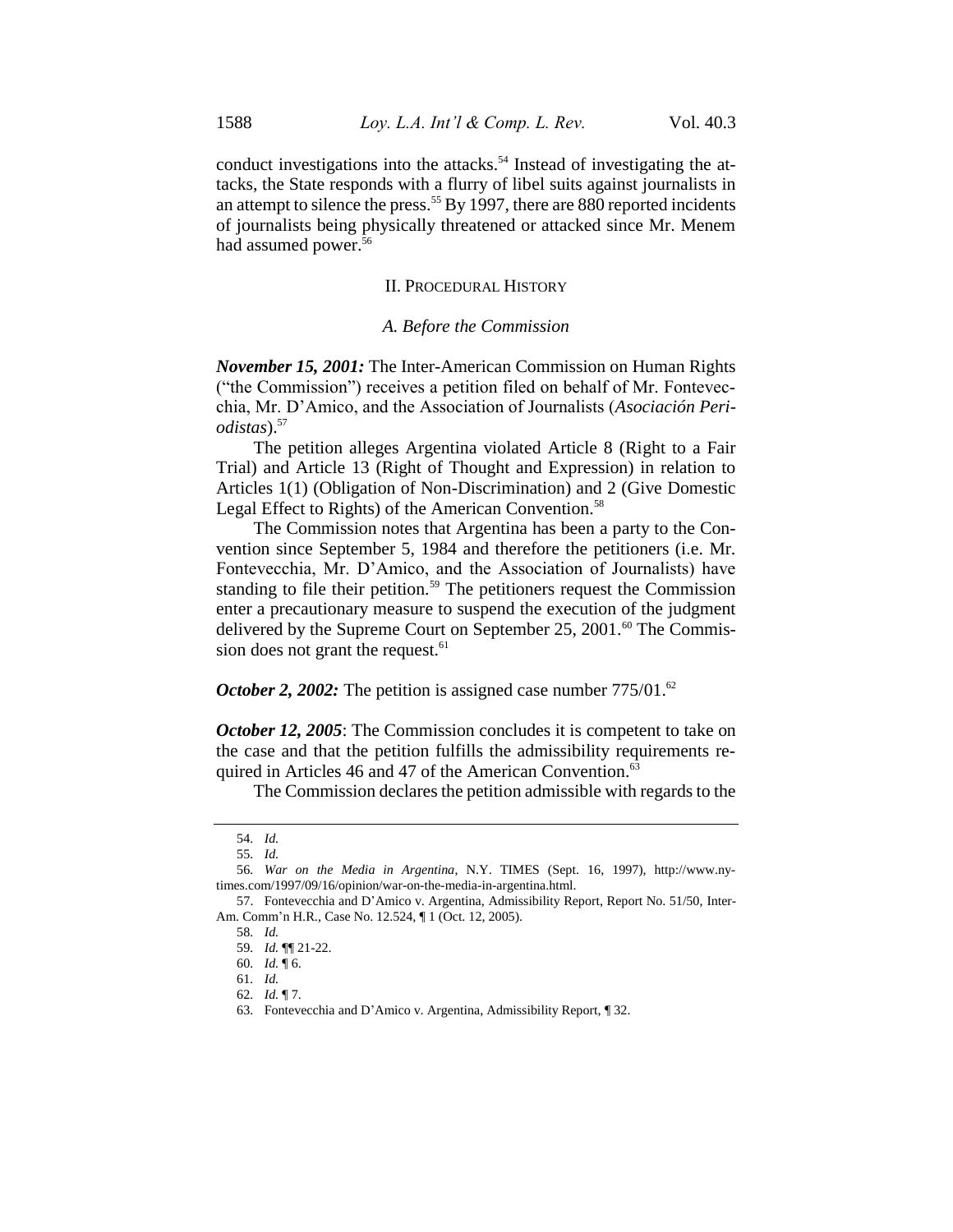alleged violations of Article 13 of the American Convention, in relation to Articles  $1(1)$  and  $(2)$ .<sup>64</sup>

### *B. Before the Court*

*December 10, 2010:* The Commission submits the case to the Inter-American Court of Human Rights after the State failed to adopt its recommendations.<sup>65</sup>

*July 27, 2011:* The President of the Court orders expert opinions to be conducted in front of a notary public so the State has the opportunity to question the expert.<sup>66</sup>

*September 9, 2011:* The Committee to Protect Journalists submits an *amicus curiae* brief.<sup>67</sup>

1. Violations Alleged by Commission<sup>68</sup>

Article 13 (Freedom of Thought and Expression) *in relation to:*

Article 1(1) (Obligation of Non-Discrimination) of the American Convention.

2. Violations Alleged by Representatives of the Victims<sup>69</sup>

Same Violations Alleged by Commission, plus:

Article 2 (Obligation to Give Domestic Legal Effect to Rights) of the American Convention.

<sup>64</sup>*. Id.* "Decides" ¶ 1.

<sup>65.</sup> Fontevecchia and D'Amico v. Argentina, Report on Merits, ¶ 52; Fontevecchia and D'Amico v. Argentina, Merits, Reparations, and Costs, ¶ 1.

<sup>66.</sup> Fontevecchia and D'Amico v. Argentina, Merits, Reparations, and Costs, ¶ 5.

<sup>67.</sup> Fontevecchia and D'Amico v. Argentina, Amicus Brief, Inter-Am. Ct. H.R., Case No. 12.524, (Sep. 9, 2011).

<sup>68.</sup> Fontevecchia and D'Amico v. Argentina, Reports on Merits, ¶ 52; Fontevecchia and D'Amico v. Argentina, Merits, Reparations, and Costs*,* ¶ 2.

<sup>69</sup>*.* Fontevecchia and D'Amico v. Argentina, Merits, Rreparations and Costs,*.* ¶ 3. Center for Legal and Social Studies (*Centro de Estudios Legales y Sociales*) and Eduardo Bertoni served as representatives of Mr. Fontevecchia and Mr. D'Amico. *Id*.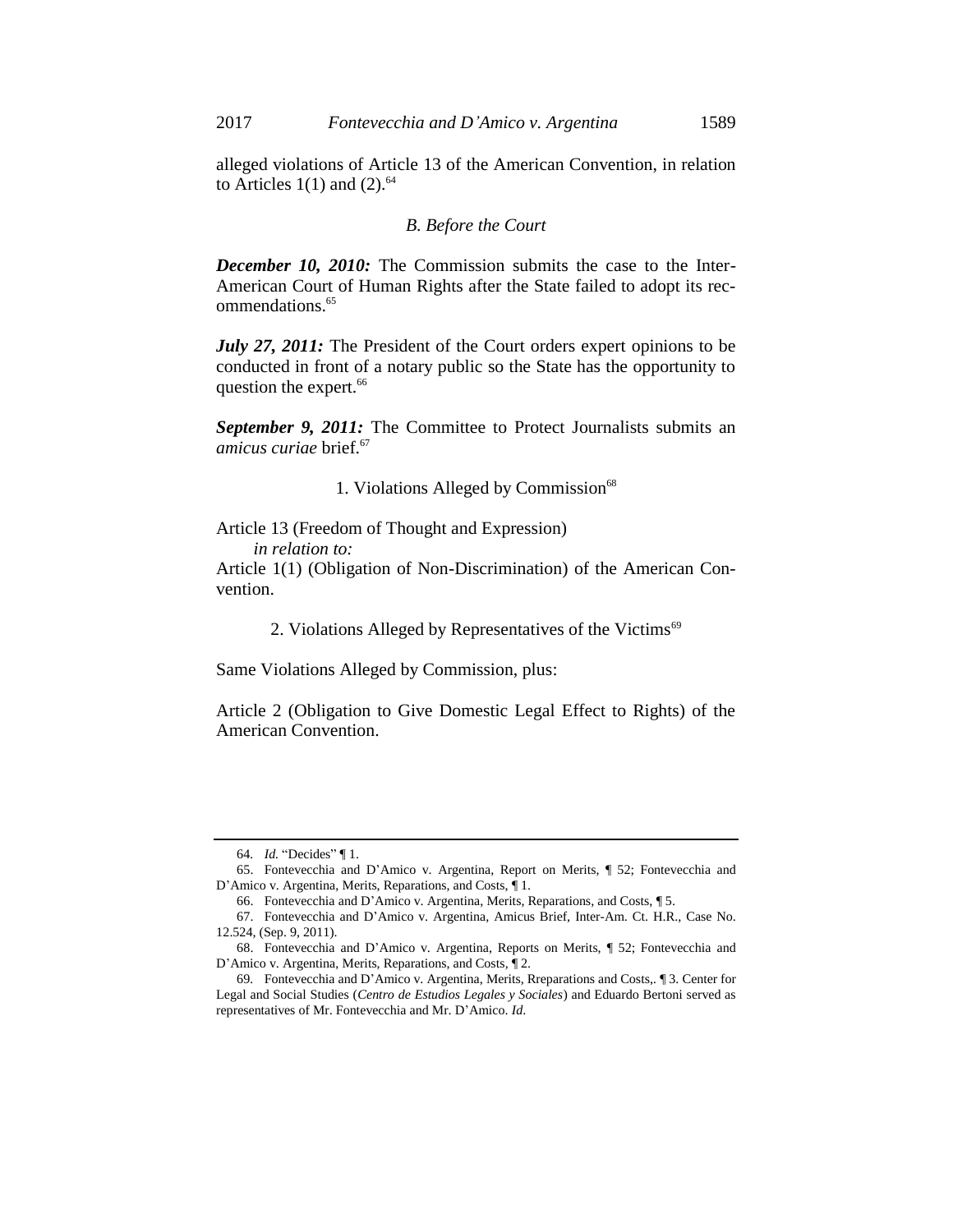#### III. MERITS

# *A. Composition of the Court*<sup>70</sup>

Diego García-Sayán, President Manuel E. Ventura Robles, Vice-President Margarette May Macaulay, Judge Rhadys Abreu Blondet, Judge Alberto Pérez Pérez, Judge Eduardo Vio Grossi, Judge

Pablo Saavedra Alessandri, Secretary Emilia Segares Rodríguez, Deputy Secretary

#### *B. Decision on the Merits*

*November 29, 2011:* The Court issued its Judgment on Merits, Reparations, and Costs.<sup>71</sup>

The Court found unanimously that Argentina had violated:

Article 13 (Right of Thought and Expression), in relation to Article 1(1) of the Convention, to the detriment of Mr. Fontevecchia and Mr. D'Amico,<sup>72</sup> because:

*The Court determined that the State had a duty to protect the petitioner's freedom of expression considering the journalism inherently involves freedom of expression and is protected under the Convention.*<sup>73</sup> *Additionally, Articles 11(2) (Prohibition of Arbitrary Interference with Private Life, Family, Home, Correspondence, and of Unlawful Attacks on Honor and Dignity) and Article 11(3) (Right to Protection from Attacks against Family, Home, Correspondence, Honor, and Dignity) prohibit the censorship of expression and require States to uphold and protect laws that prevent it.*<sup>74</sup> *Furthermore, the media is essential in a democratic society as it is a medium for freedom of information and information gathering.*<sup>75</sup>

<sup>70.</sup> Judge Leonardo A. Franco did not participate in the proceedings because of his Argentine nationality. *Id*. n\*.

<sup>71</sup>*. Id*. "Operative Paragraphs."

<sup>72.</sup> *Id*. "Operative Paragraphs," ¶ 1.

<sup>73</sup>*. Id.* ¶ 46.

<sup>74</sup>*.* Fontevecchia and D'Amico v. Argentina, Merits, Reparations and Costs, ¶ 49.

<sup>75</sup>*. Id.* ¶ 44.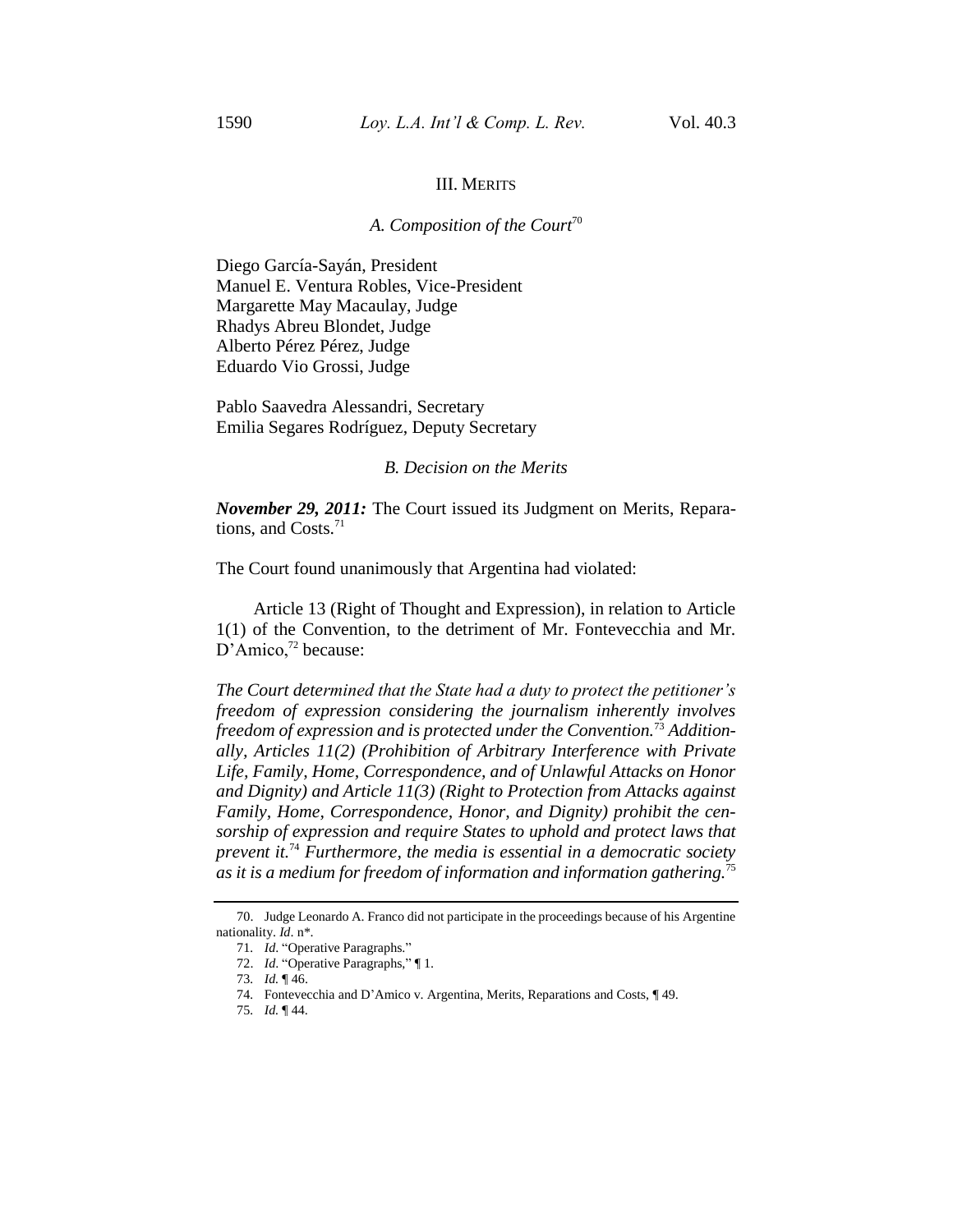*Because of the media's importance, a State cannot prohibit or take steps to limit the media's ability to disseminate information.*<sup>76</sup> *Finally, people have the right to spread and obtain information and ideas.*<sup>77</sup>

*In this instance the State, in an attempt to silence the petitioners, initiated nineteen civil and criminal suits against Noticias.*<sup>78</sup> *The accumulation of these suits almost put the company into financial ruin and potential closure.*<sup>79</sup> *Hence, the State failed to uphold its obligation under Article 13 (Freedom of Thought and Expression) of the Convention by limiting the petitioner's freedom of expression.*<sup>80</sup>

*However, freedom of thought and expression is not an absolute right under the Convention and is subject to liability if abused.*<sup>81</sup> *Article 11 (Right to Privacy) states that everyone has "the right to private life and prohibits any arbitrary or abusive interferences in the private life of person" which includes "family, home, or correspondences."*<sup>82</sup> *However, it is also noted that public officials and well-known figures that voluntarily expose themselves to public scrutiny have a diminished expectation of privacy.*<sup>83</sup> *This is because the activities of public figures go beyond the sphere of individual privacy and enter the realm of public scrutiny and debate.*<sup>84</sup> *The president of a nation, for example, is not only subject to scrutiny on the basis of his official activities, but also on aspects of his private life that reveal matters of public interest.*<sup>85</sup> *Finally, where information falls within the public interest, the Court has affirmed the right of freedom of expression and determined dissemination, notwithstanding contrary interests, is justified.*<sup>86</sup>

*Here, the State attempted to invalidate the petitioners' freedom of thought and expression claim by asserting they had violated Mr. Menem's privacy by disseminating information pertaining to "family matters."*<sup>87</sup> *The information involving family matters included Mr. Menem's family ties, his ex-wife's attitude towards his relationships with Ms. Meza and Carlos,* 

<sup>76</sup>*. Id.* ¶ 45.

<sup>77</sup>*. Id.* ¶ 42.

<sup>78.</sup> *Id*. "Operative Paragraphs" ¶ 73.

<sup>79</sup>*. Id.*

<sup>80.</sup> Fontevecchia and D'Amico v. Argentina, Merits, Reparations and Costs, ¶ 75.

<sup>81</sup>*. Id.* ¶ 43.

<sup>82</sup>*. Id.* ¶ 48.

<sup>83</sup>*. Id.* ¶ 60.

<sup>84.</sup> *Id*. ¶ 47.

<sup>85</sup>*. Id*. "Operative Paragraphs" ¶ 60.

<sup>86</sup>*.* Fontevecchia and D'Amico v. Argentina, Merits, Reparations and Costs, ¶ 61.

<sup>87</sup>*. Id.* ¶ 58.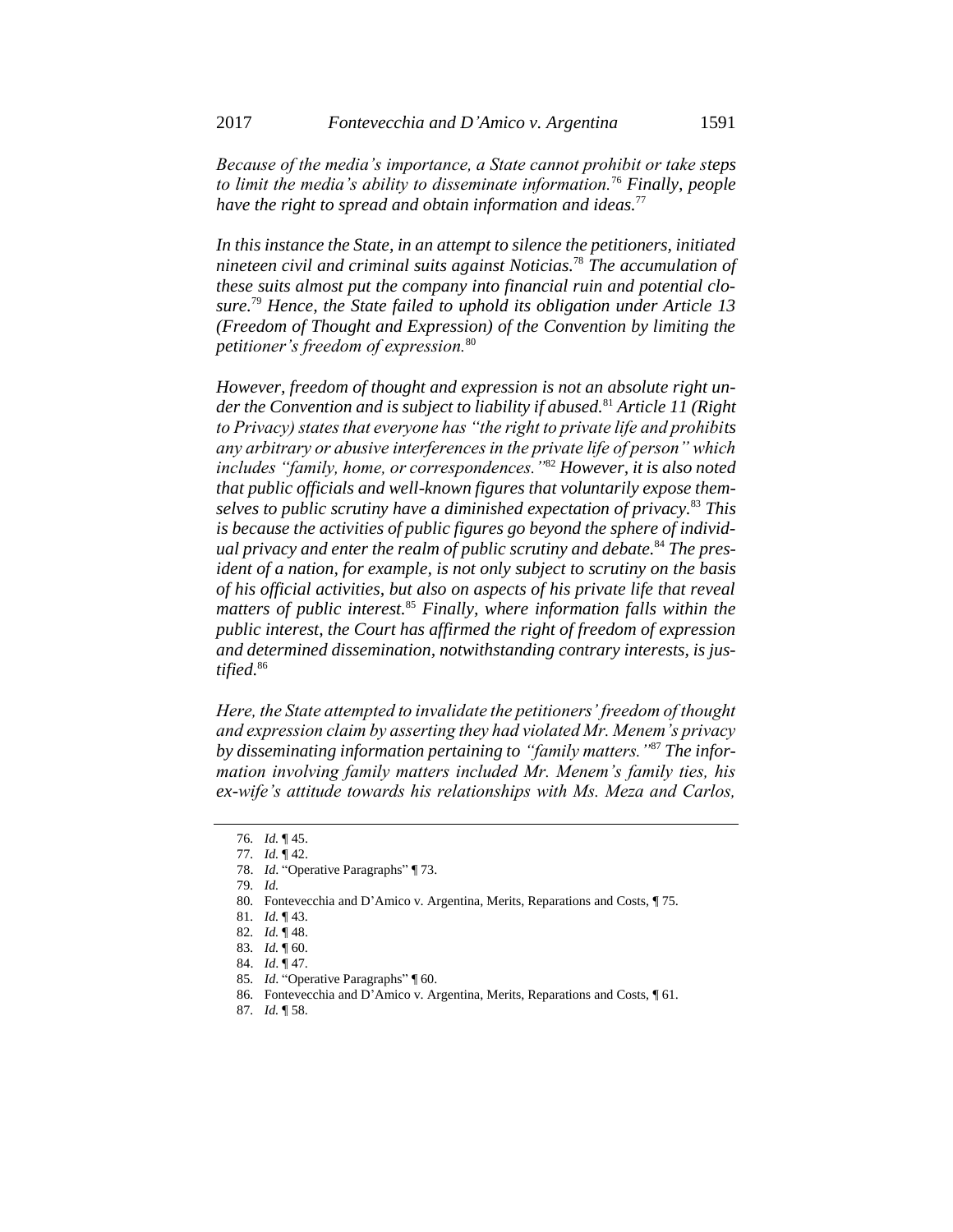*and the photographs depicting Mr. Menem with Carlos and Ms. Meza.*<sup>88</sup>

*The State's argument ultimately failed, however, because the Court determined that the petitioner's publications included matters of public interest.*<sup>89</sup> *The information disseminated by Noticias included 1) provisions of large sums of money by the president onto Ms. Meza and Carlos Nair, 2) delivery of expensive gifts by the president to Carlos Nair, and 3) bestowment of economic and political gifts by the president.*<sup>90</sup> *Because the information is telling as to the integrity of the president, it is in the public's interest.*<sup>91</sup>

*Furthermore, the information Noticias published about Mr. Menem's so called "second family" had already been disseminated by multiple other media platforms that were widely available throughout Argentina.*<sup>92</sup> *Mr. Menem never expressed a desire to safeguard his privacy with regards to these other publications.*<sup>93</sup>

*Therefore, the State had no justification for limiting the petitioner's ability to disseminate information and hence violated the victim's right to freedom of expression protected by the Convention.*<sup>94</sup>

# IV. REPARATIONS

The Court ruled unanimously that the State had the following obligations:

# *A. Specific Performance (Measures of Satisfaction and Non-Repetition Guarantee)*

# 1. Revocation of Civil Sentence

The Court ordered the State to revoke its decision in its entirety and to relieve Mr. Fontevecchia and Mr. D'Amico from all civil responsibility or any orders compelling them to pay compensation or court fees.<sup>95</sup>

<sup>88</sup>*. Id*.

<sup>89</sup>*. Id.* ¶ 61.

<sup>90.</sup> *Id*. ¶ 62.

<sup>91</sup>*. Id*.

<sup>92</sup>*.* Fontevecchia and D'Amico v*.* Argentina, Merits, Reparations and Costs, ¶¶ 63-64.

<sup>93</sup>*. Id.* ¶ 64.

<sup>94</sup>*. Id.* ¶ 75.

<sup>95</sup>*. Id.* ¶ 105.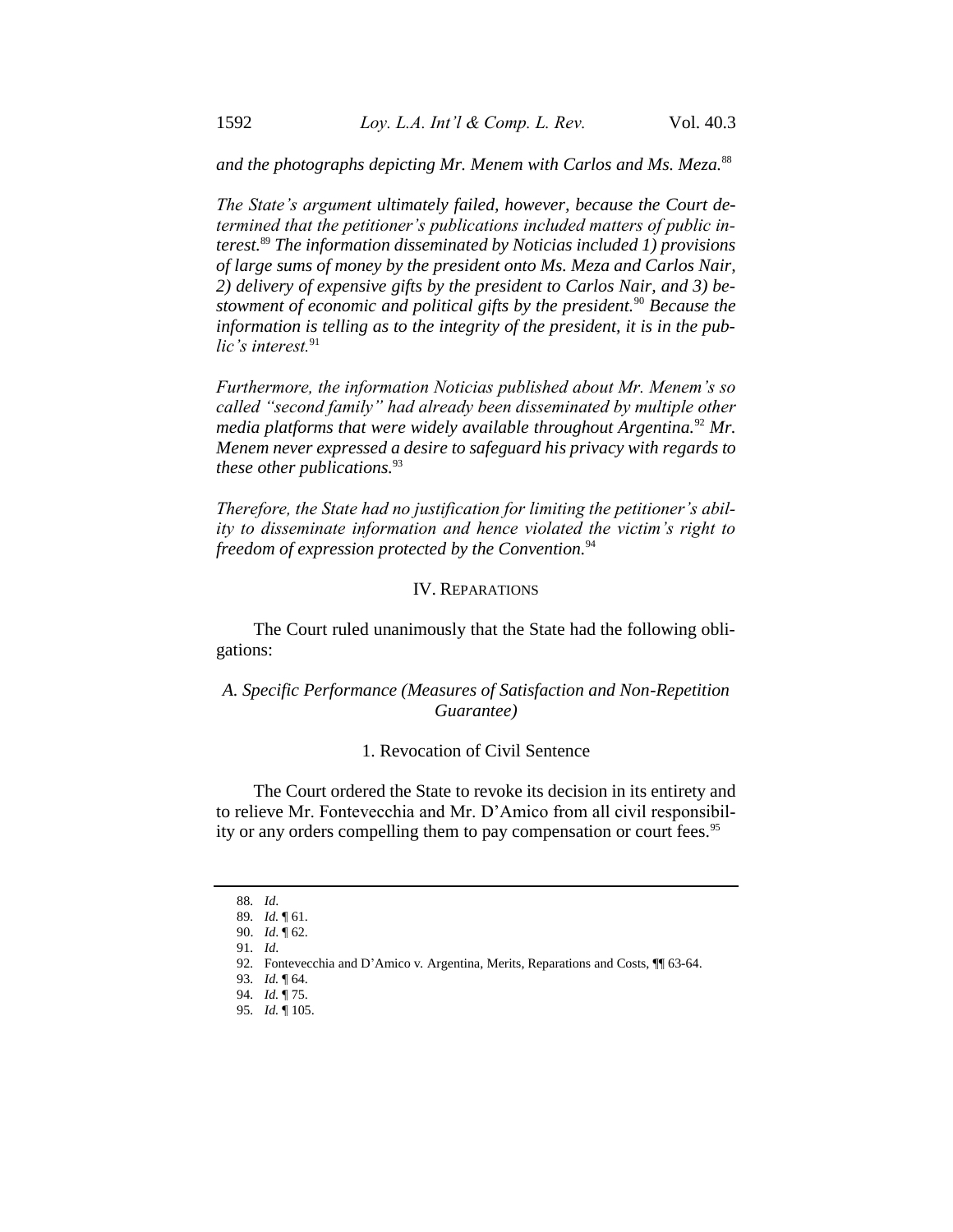### 2017 *Fontevecchia and D'Amico v. Argentina* 1593

#### 2. Publication of the Court's Judgment

The Court ordered the State to publish the Judgment within six months from the date of notification.<sup>96</sup> This includes a summary of the Judgment in the Official Gazette and once in a newspaper of national circulation. $97$  Finally, the Court also ordered the State to publish the entire Judgment for a period of one year on the Judicial Information Center of the Supreme Court of Justice of the Nation.<sup>98</sup>

# 3. Public Apology and Acknowledgement of Responsibility

The Court ordered the State to restore the dignity and respect of the journalists by accepting responsibility for their violation of the right to free expression and thought.<sup>99</sup>

#### *B. Compensation*

The Court awarded the following amounts:

### 1. Pecuniary Damages

The Court found the State responsible of violating the petitioners right to freedom of expression by compelling them to pay 244,323.25 Argentine pesos (approximately  $$16,074.96$  USD).<sup>100</sup> This amount is based on the original Judgment of 60,000 Argentine pesos (\$3,947.63 USD) plus the interest in the amount of 138,574.75 Argentine pesos (\$9,117.36 USD) and 105,808.50 Argentine pesos (approximately \$6,961.54 USD) in court fees as determined by the Argentine court.<sup>101</sup> The reparation should include the amount paid by the victims, expressed in historical values, plus interest up until the date of cancellation, and must also include an inflationary update system or countervailing inter $est.<sup>102</sup>$ 

#### 2. Non-Pecuniary Damages

The Court ordered that the issuance of the Judgment, the revocation

<sup>96.</sup> *Id*. ¶ 108.

<sup>97</sup>*. Id*. ¶¶ 108(a) - (b).

<sup>98.</sup> Fontevecchia and D'Amico v. Argentina, Merits, Reparations and Costs, ¶ 108(c).

<sup>99</sup>*. Id.* ¶ 109.

<sup>100</sup>*. Id.* ¶ 116. Conversion calculated at www.xe.com.

<sup>101</sup>*. Id.* Conversion calculated at www.xe.com.

<sup>102.</sup> *Id*.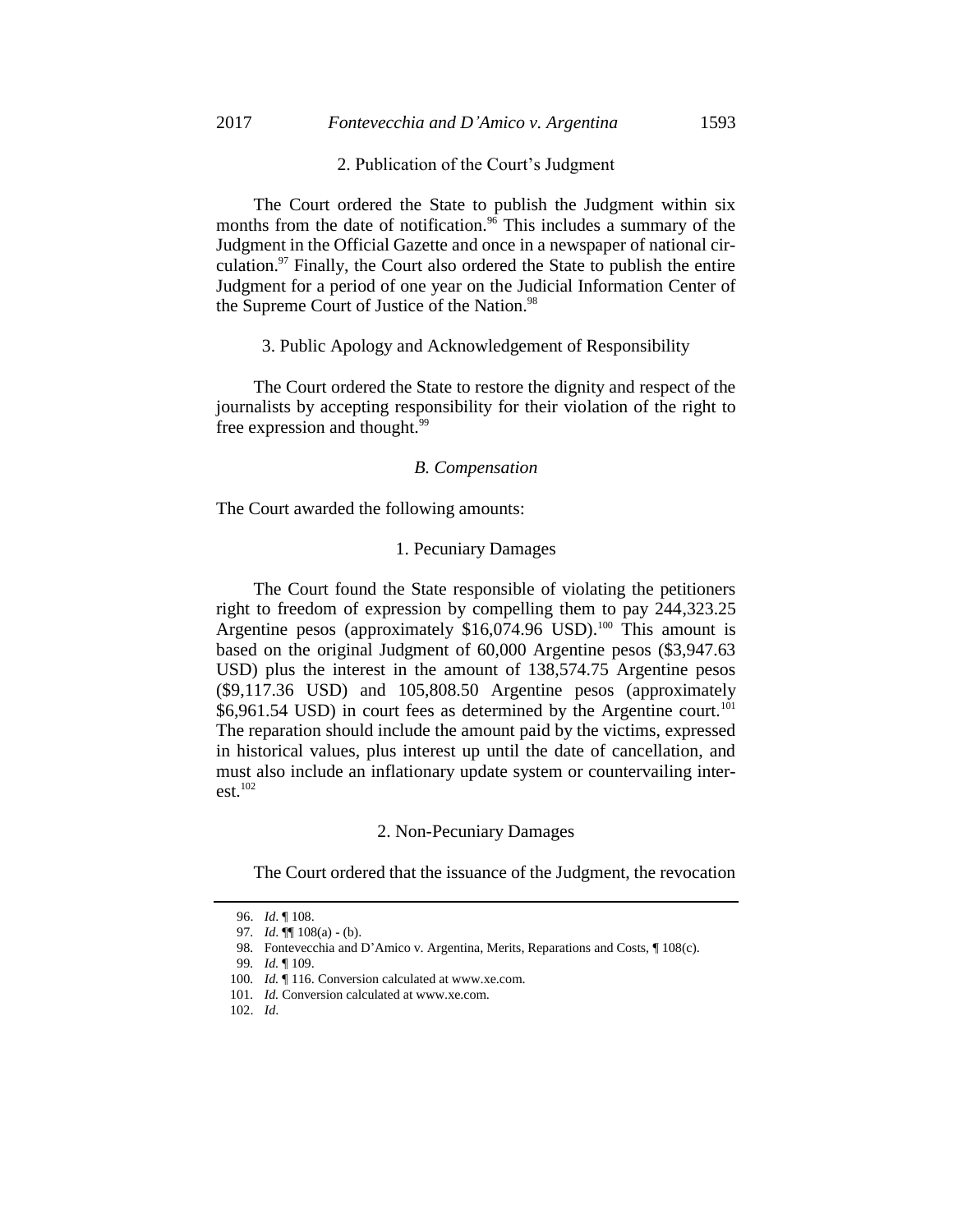of domestic court's decision in its entirety, and the publication of the ruling on multiple media platforms as fitting non-pecuniary compensation.<sup>103</sup>

### 3. Costs and Expenses

Costs and expenses are consolidated under reparations.<sup>104</sup> The Court ordered the State to pay *each* victim \$5,000 USD for costs incurred in domestic proceedings and an additional \$2,000 USD for participation in public hearings.<sup>105</sup> The Court also orders the State to pay \$7,770 USD for the expenses incurred by the Center for Legal and Social Studies as a representative.<sup>106</sup> The Court ordered the State to provide the amounts to the victims and their representatives.<sup>107</sup>

4. Total Compensation (including Costs and Expenses ordered):

# \$44,844.96 USD

### *C. Deadlines*

The Court ordered the State to make the payment for the costs and expenses within the period of six months and a year as of notice of the Judgment.<sup>108</sup>

The amount to be paid must be done in United States dollars or its equivalent amount in Argentine pesos, using the exchange rate set by the New York exchange.<sup>109</sup>

# V. INTERPRETATION AND REVISION OF JUDGMENT

[None]

# VI. COMPLIANCE AND FOLLOW-UP

[None]

<sup>103</sup>*. Id*. ¶ 123.

<sup>104</sup>*.* Fontevecchia and D'Amico v. Argentina, Merits, Reparations and Costs, ¶ 124.

<sup>105</sup>*. Id.* ¶ 128.

<sup>106</sup>*. Id.* ¶ 129.

<sup>107</sup>*. Id.* ¶ 130.

<sup>108.</sup> *Id*. ¶ 131.

<sup>109</sup>*. Id.* ¶ 133.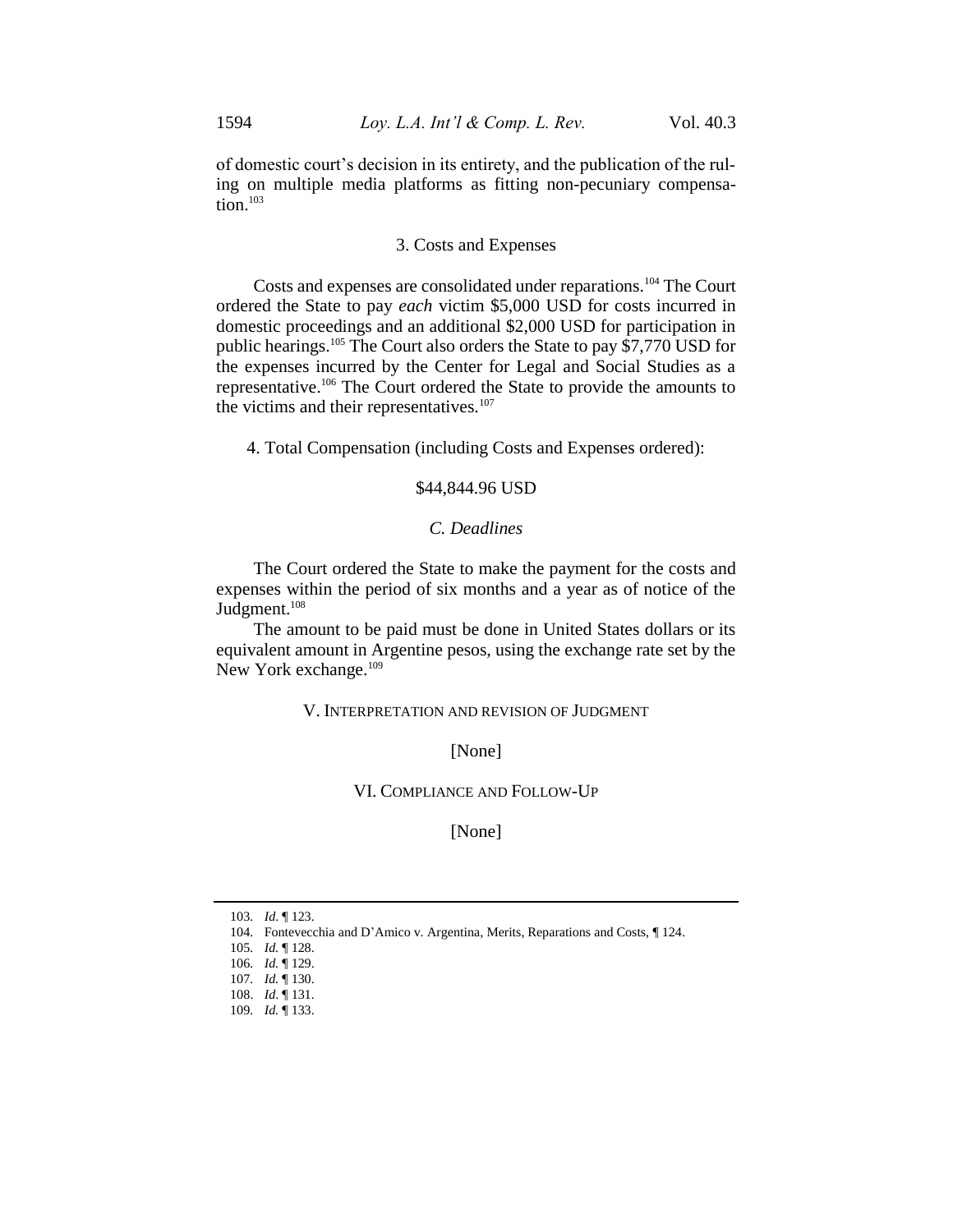# VII. LIST OF DOCUMENTS

# *A. Inter-American Court*

### 1. Preliminary Objections

[None]

# 2. Decisions on Merits, Reparations and Costs

Fontevecchia and D'Amico [v. Argentina, Merits, Reparations, and Costs,](https://iachr.lls.edu/sites/iachr.lls.edu/files/iachr/Court_and_Commission_Documents/2016-2017R3/fontevecchia_001_judgement_nov._2011.pdf)  [Judgment, Inter-Am. Ct. H.R., \(ser. C\) No. 238, \(Nov. 29, 2011\).](https://iachr.lls.edu/sites/iachr.lls.edu/files/iachr/Court_and_Commission_Documents/2016-2017R3/fontevecchia_001_judgement_nov._2011.pdf)

3. Provisional Mesures

Fontevecchia and D'Amico [v. Argentina, Resolución del Presidente de la](https://iachr.lls.edu/sites/iachr.lls.edu/files/iachr/Court_and_Commission_Documents/2016-2017R3/fontevecchia_004_resolucion_del_presidente_de_la_corte_july_2011.pdf)  [Corte, Inter-Am. Ct. H.R., Case No. 12.524, \(July 27, 2011\).](https://iachr.lls.edu/sites/iachr.lls.edu/files/iachr/Court_and_Commission_Documents/2016-2017R3/fontevecchia_004_resolucion_del_presidente_de_la_corte_july_2011.pdf)

4. Compliance Monitoring

[None]

5. Review and Interpretation of Judgment

[None]

*B. Inter-American Commission*

1. Petition to the Commission

[None]

2. Report on Admissibility

Fontevecchia and D'Amico [v. Argentina, Admissibility Report, Report](https://iachr.lls.edu/sites/iachr.lls.edu/files/iachr/Court_and_Commission_Documents/2016-2017R3/fontevecchia_005_admissibility_report_oct._2005_0.pdf)  [No. 51/50, Inter-Am. Comm'n H.R., Case No. 12.524, \(Oct. 12, 2005\).](https://iachr.lls.edu/sites/iachr.lls.edu/files/iachr/Court_and_Commission_Documents/2016-2017R3/fontevecchia_005_admissibility_report_oct._2005_0.pdf)

3. Provisional Measures

[None]